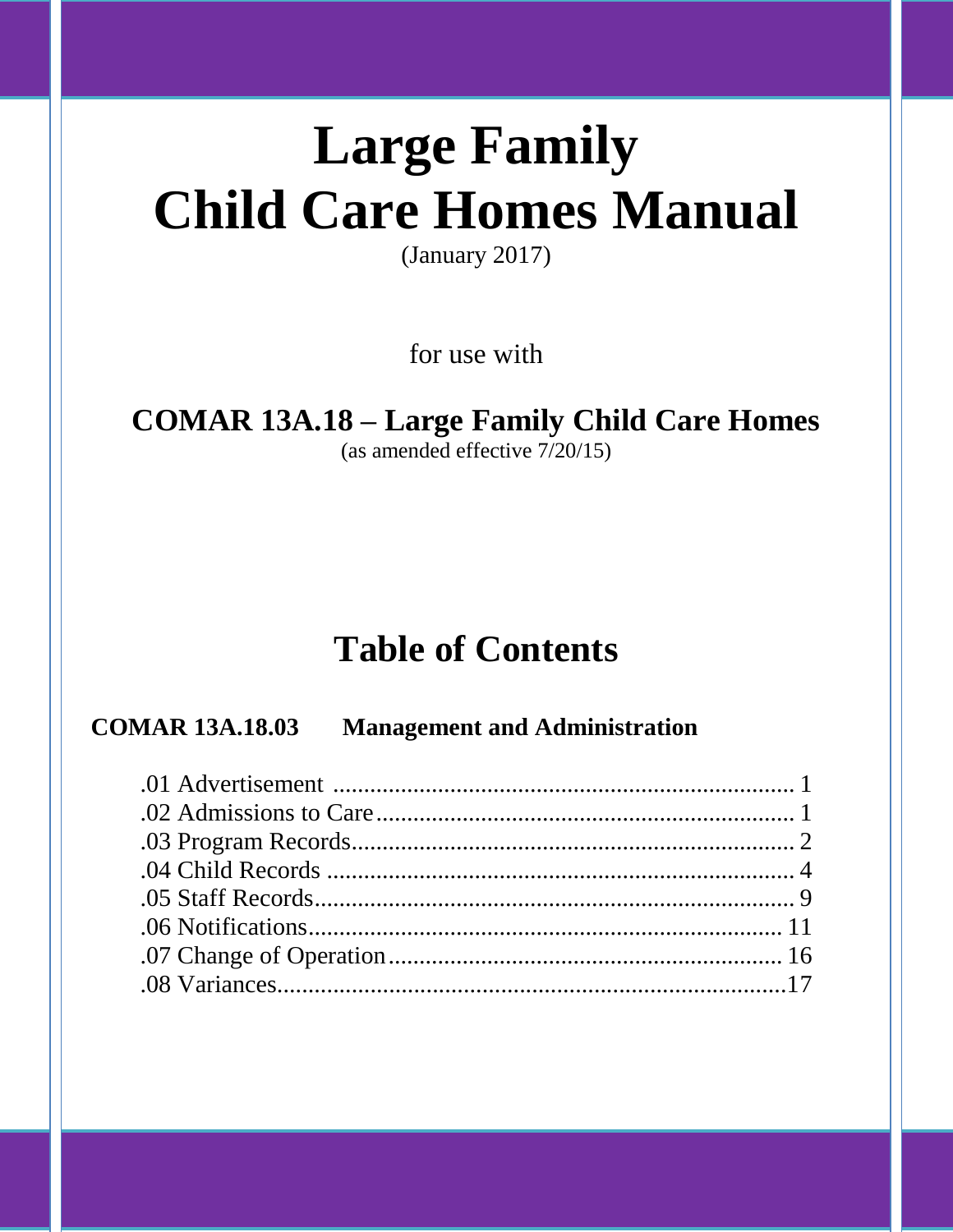#### **.01 Advertisement.**

A. **An individual may not advertise a family child care service unless the individual holds a current certificate of registration issued by the office.**

*INTENT: A certificate of registration from OCC is required before an applicant may legally advertise child care services. Advertising a large family child care home without a current registration is a violation of Maryland law and a civil citation may be issued.*

- B. **An advertisement of the family child care service by a provider shall:**
	- (1) **Specify that the child care home is registered; and**
	- (2) **Include the registration number issued to the child care home by the office.**

*INTENT: All advertisements must include the registration number assigned to the Provider.* 

#### **.02 Admission to Care.**

- A. **A provider may not admit a child for care unless the provider has:**
	- (1) **Met the applicable requirements of this regulation; and**
	- (2) **Received the written records required by Regulation .04C—H of this chapter.**

*INTENT: A child may not begin care until current and complete health, immunization, and emergency information for the child is received.*

*INSPECTION REPORT ITEM: "Admission to Care"* 

*COMPLIANCE CRITERIA: On or before the first day that the child begins care, the Provider received the following items, each of which is complete and signed by the child's parent or guardian and, if indicated, by a licensed health practitioner: "Emergency Form" (OCC 1214) "Health Inventory" form (OCC 1215) and "Immunization Certificate" (DHMH 896)*

*ASSESSMENT METHOD: Review children's files to determine if and when the required documentation was received.*

*Note: Federal law under the Americans with Disabilities Act (ADA) prohibits child care providers from denying admission to a child with a disability solely on the basis of that disability. For more information about how ADA requirements may apply to the Provider's program, see "Child Care and the ADA."* 

- B. **At or before the child's admission to care, the provider shall obtain written information from the parent about the child's individual needs.**
- C. **Upon admission of an infant or a toddler, a provider shall determine with the**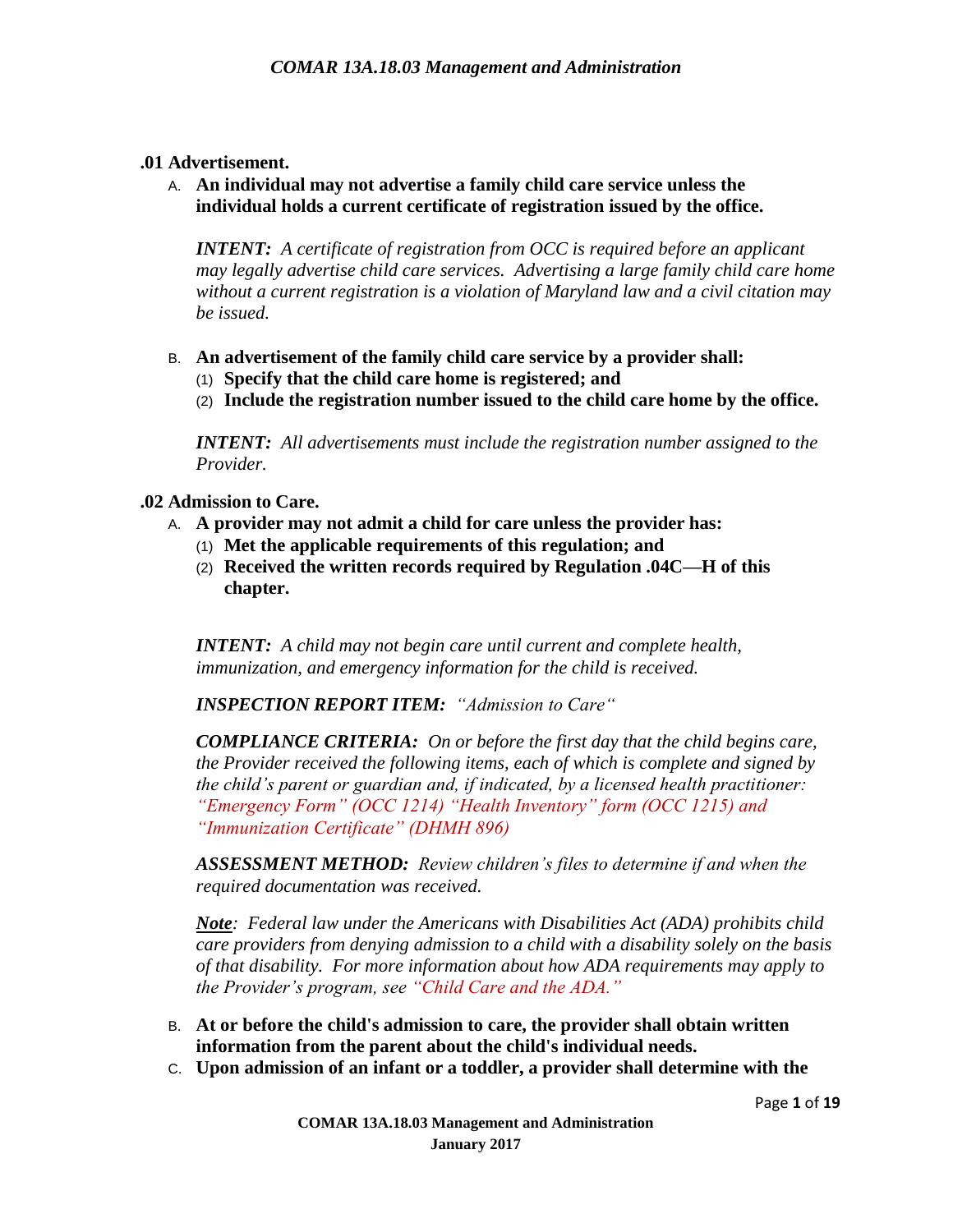**parent:**

- (1) **A schedule for feeding the child that includes:**
	- (a) **The amounts and kinds of food consumed daily;**
	- (b) **The sequence for introducing solid food when appropriate; and**
	- (c) **Any recommendations about feeding from the infant's physician;**
- (2) **A written individual activity plan for the child; and**
- (3) **If the child is 12 months old or older, the need for the child to use a crib for rest purposes.**
- D. **If a child is younger than 6 years old at the time of admission, the provider may not allow the child to remain in care if the parent does not, within 30 days after the child's admission, submit evidence to the provider on a form supplied or approved by the Office that the child has received an appropriate lead screening in accordance with applicable State or local requirements.**
- E. **As part of the admission process, the provider shall:**
	- (1) **Give the parent, or advise the parent how to obtain, consumer education information on child care that is supplied by the office; and**
	- (2) **Provide documentation that the requirements of §C(1) of this regulation have been met.**

**.03 Program Records.**

**The provider shall:**

- A. **Create and maintain, for at least 2 years after their creation, records of program:**
	- (1) **Enrollment, with each child's name, address, telephone number, date of birth, and dates and time periods for which enrolled; and**
	- (2) **Attendance that indicate:**
		- (a) **The dates of attendance of each child in the child care home; and**
		- (b) **Verification by each child's parent of that child's recorded daily attendance in care;**
- B. **Maintain:**
	- (1) **Procedures to ensure that the whereabouts of each child in attendance is known at all times;**
	- (2) **A written child discipline policy as required in COMAR 13A.18.07.03C;**
	- (3) **Records of food actually served by the provider for the most recent 4 weeks as required by COMAR 13A.18.12.01G;**
	- (4) **A written record of the dates and times at which emergency and disaster plan drills were conducted pursuant to COMAR 13A.18.10.01A(3)(c); and**
	- (5) **A current copy of this subtitle at the home so that it is displayed and freely available for reference by parents and staff members;**
- C. **Negotiate and maintain a written agreement with the child's parent that specifies:**
	- (1) **The fees for and provision of care;**
	- (2) **The provider's child discipline policy;**
	- (3) **The presence at the home of any pet animals;**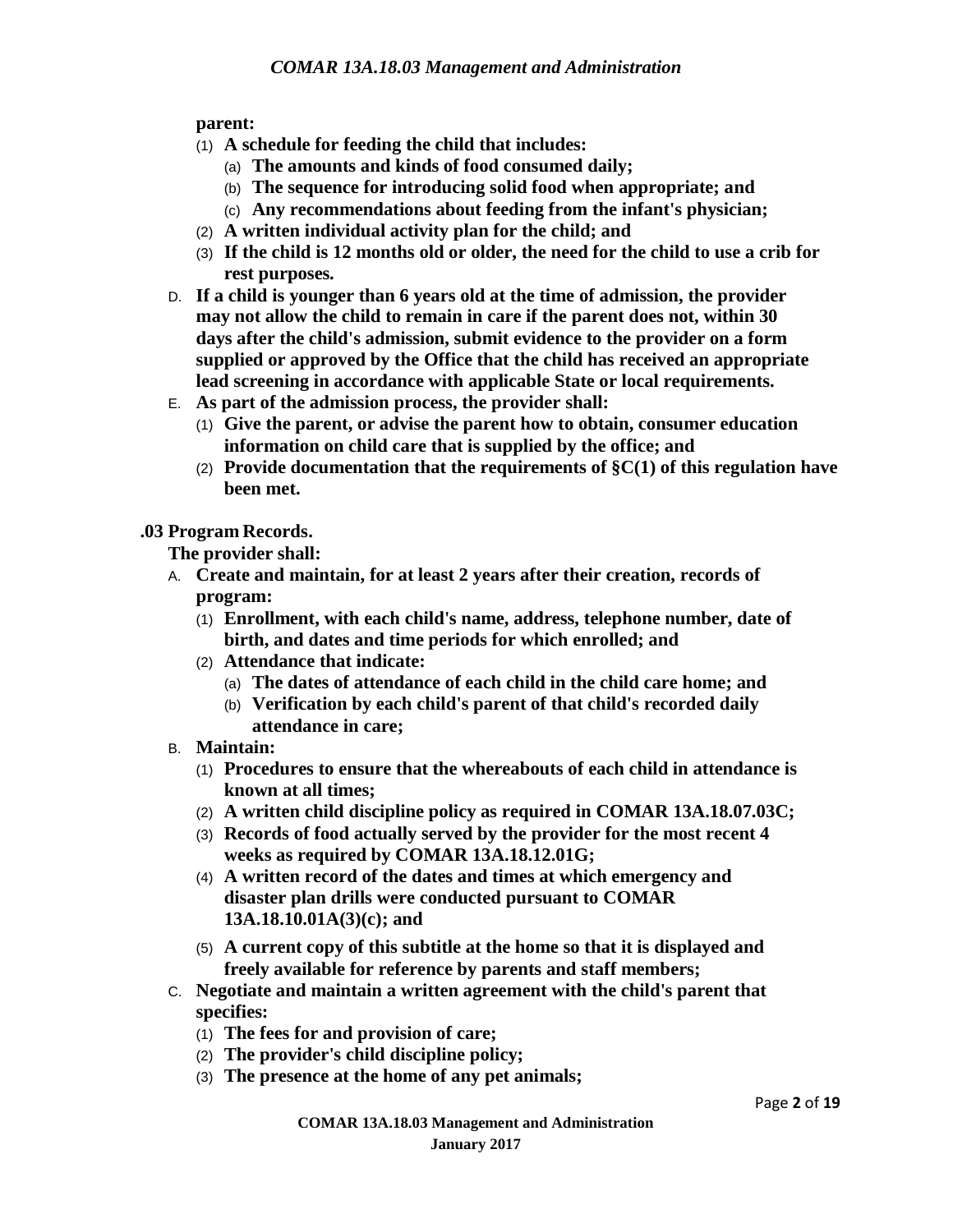- (4) **If applicable, the use of volunteers in the child care program; and**
- (5) **If overnight care is to be provided to the child, the sleeping arrangements approved by the parent; and**

*INTENT: For each child admitted to care, the Provider must develop and keep on file a written service agreement with the parent that, at a minimum, establishes what child care services the Provider offer and how much the Provider will charge the parent for those services.*

*INSPECTION REPORT ITEM: "Program Records"* 

*COMPLIANCE CRITERIA: For each child in care, there is a written service agreement that:*

- *Addresses the services provided and the cost of those services, and*
- *Was signed and dated by the parent/guardian and the Provider on or before the date of the child's admission to care.*

*ASSESSMENT METHOD: Review children's files to determine if written service agreements, signed and dated by both parties, are present. (Only one written agreement is required if parent/guardian have more than one child in care.)*

*Notes: The following are some other topics the provider may wish to address in the service agreement:*

- *Child rest periods*
- *Bringing food, toys, supplies, and equipment from home*
- *Independent play outside the home by a child who are old enough to attend school*
- *Addressing disruptive child behavior and the Provider's child guidance/discipline policies*
- *Policy on transporting children in care (including to and from school, if appropriate)*
- *Responsibility for making sure the child is properly dressed*
- *Policy on administering medication*
- *Whether or not smoking occurs in the home*
- *Exclusion from care for acute illness*
- *Closure due to holidays, vacation, bad weather*
- *Notification of service termination*

#### D. **Give, or advise the parent how to obtain, information supplied by the office concerning:**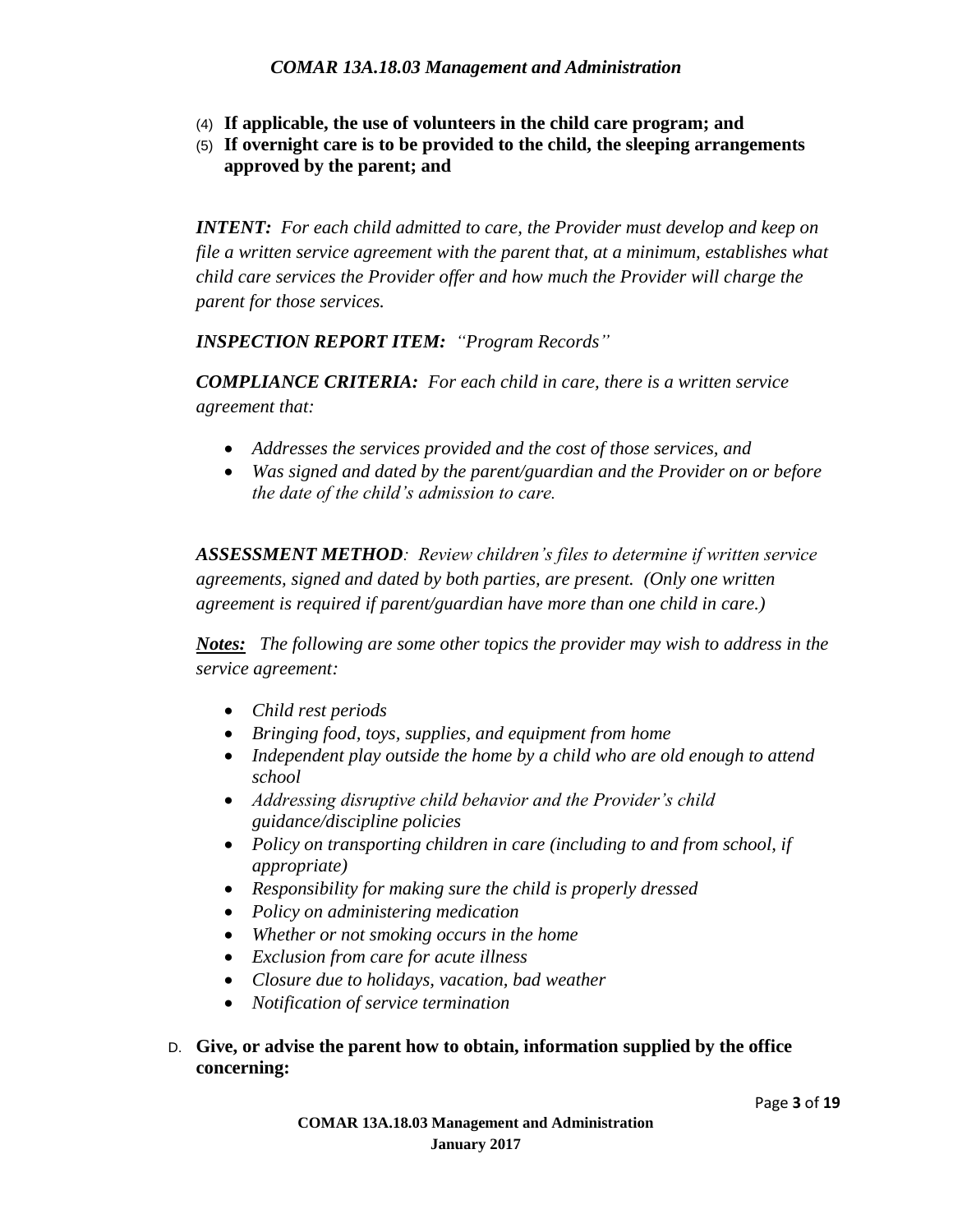- (1) **Consumer education on child care; and**
- (2) **How to file a complaint with the office against a child care provider.**

*INTENT: Parents need information about child care and how to file a complaint against a child care provider. The "Guide to Regulated Child Care" contains that information and must be made available and accessible for parents to reference. The provider may display the guide for reference purposes, give a copy of the guide to the parent, or tell the parent how to locate it on the OCC website.*

*INSPECTION REPORT IEM: "Program Records"*

*COMPLIANCE CRITERIA: A copy of the guide is displayed where it can be seen and used for reference by parents, or the Provider has documented that the guide was given to the parent or that the parent was told how to locate the guide on the OCC website. Documentation may be in any form convenient to the Provider.*

*ASSESSMENT METHOD: Observe to identify if and where a display copy of the guide is available for parent reference, or review documentation that the guide was given to the parent, or that the parent was told how to locate the guide on the OCC website.*

#### **.04 Child Records.**

- A. **Unless a child is temporarily admitted to or retained in care pursuant to §L of this regulation, the provider shall maintain written records, on forms provided or approved by the office, that meet the requirements of this regulation for each child admitted to or continuing in care.**
- B. **Each child's written records shall be:**
	- (1) **Readily accessible to each staff member providing care to the child; and**
	- (2) **Kept on file at the child care home during the period of a child's enrollment and for 2 years after the child's disenrollment.**
- C. **The provider shall obtain and maintain emergency information from the child's parent that:**
	- (1) **Includes the child's name and date of birth;**
	- (2) **Includes the parent's full name, current address, and telephone contact information;**
	- (3) **Includes the name and telephone number of the individual who is authorized to pick up the child each day;**
	- (4) **Includes the name and telephone number of at least one individual who is authorized to pick up the child in an emergency;**
	- (5) **Includes the name, address, and telephone number of the child's physician or other health care provider;**
	- (6) **If the child has a special health condition, includes emergency medical instructions for that condition;**
	- (7) **Is signed and dated by the child's parent;**
	- (8) **Is updated as needed, but at least annually; and**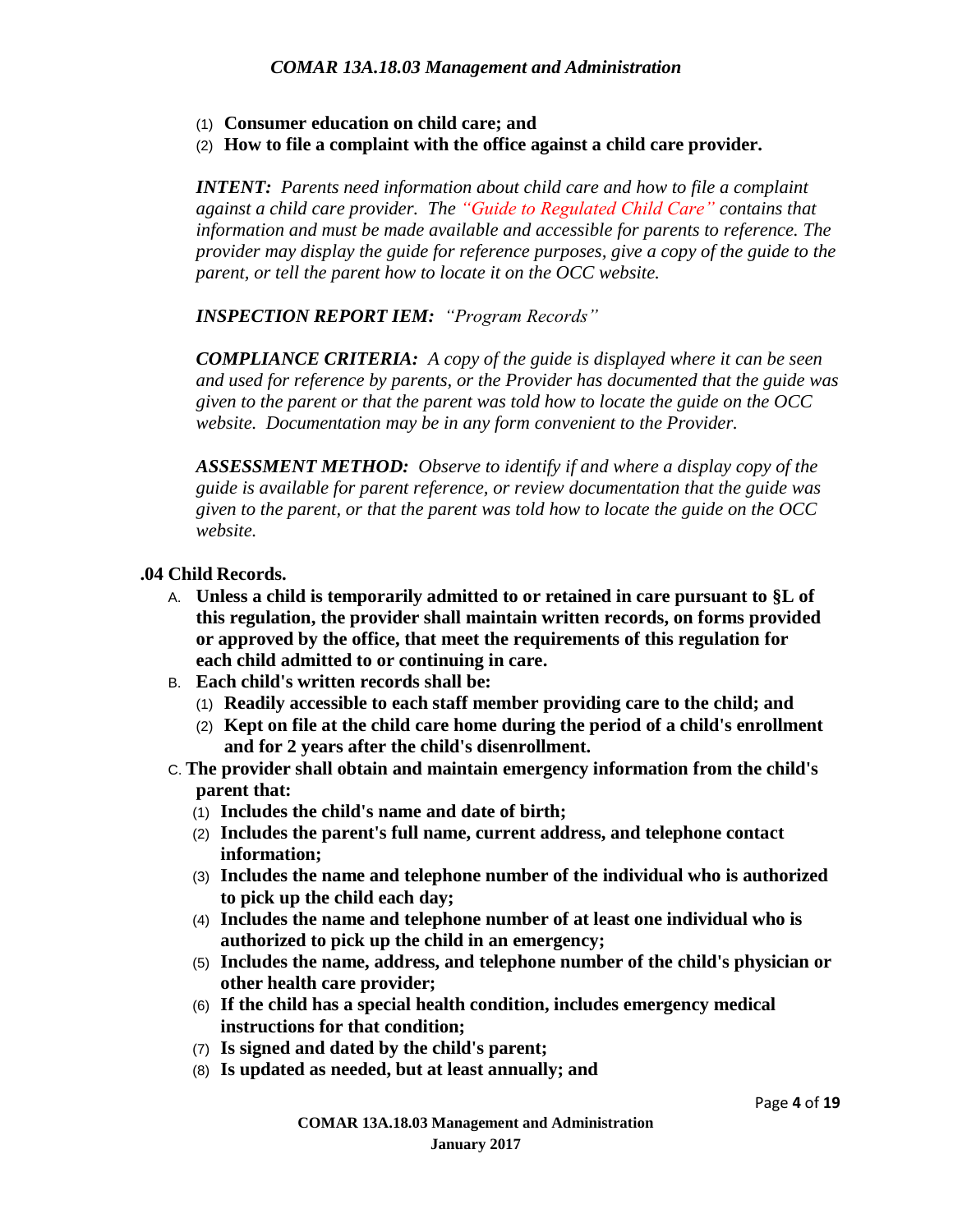(9) **Is readily accessible to each staff member supervising the child, including during an off-site activity.**

*INTENT: For each child, the Provider must know whom to contact in an emergency involving the child. All emergency forms must always be readily available for immediate use in case of a child-related emergency.* 

*INSPECTION REPORT ITEM: "Emergency Forms"*

*COMPLIANCE CRITERIA: The Provider has a completed emergency information form on file for each enrolled child. The form is an OCC 1214 "Emergency Form or an equivalent document that has been approved by the Office for use. The date of the parent's signature or initials on the emergency form is no more than 12 months prior to the previous date.*

- *At all times while the children are at the Provider's home, all emergency forms are in a location that is within or immediately accessible to the approved child care area.*
- *The emergency forms must be located so that they are accessible to the Provider's substitute and additional adult, if applicable, as well as to the Provider.*
- *For each child participating in an off-site activity, the child's emergency form is brought along on the activity.*

*ASSESSMENT METHOD: Observation that a completed form is present for each child and to determine date of last parent update.*

- *On-site - Observation of where the forms are located in relation to the child care area.*
- *Off-site - Observation that the forms are brought along, or discussion with the Provider to determine if and how the forms are taken to an off-site activity.*
- D. **Unless a parent objects to a child's medical examination because of bona fide religious beliefs and practices, a health assessment of the child shall be provided by the child's parent that:**
	- (1) **Includes a parental statement of the child's health status;**
	- (2) **If applicable, includes a statement of allergies; and**
	- (3) **Includes a medical evaluation, signed and dated by a physician that states the child is medically cleared to attend child care and is based on an examination completed by the physician within the last:**
		- (a) **2 months before admission for a child younger than 9 months old;**
		- (b) **3 months before admission for a child between 9 and 24 months old; or**
		- (c) **12 months before admission for a child 2 years old or older.**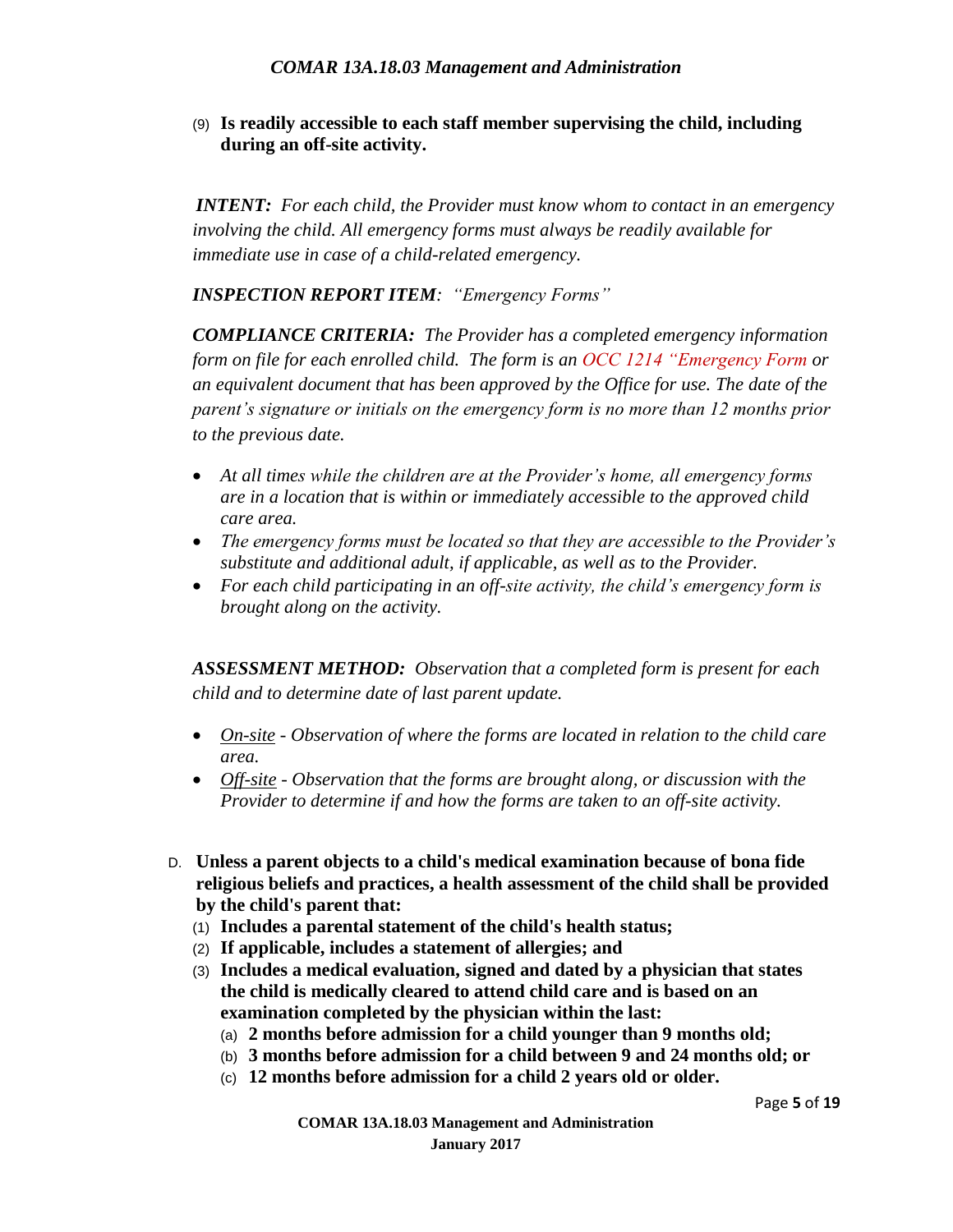E. **If the child is younger than 6 years old, there shall be documentation that the child has received an appropriate lead screening as required by State or local law.**

*INTENT: To help decrease the damaging effects of lead poisoning in children, Maryland law requires each child under the age of 6 years to have an appropriate lead screening within 30 days after first entering a child care program.*

*INSPECTION REPORT ITEM: "Child's Records"*

*COMPLIANCE CRITERIA: Within 30 days after admitting a child younger than 6 years old, the Provider received a completed and signed "Health Inventory" form (OCC 1215) or equivalent form which contains all information as required on the Health Inventory.* 

*ASSESSMENT METHOD: Review children's files to determine if and when the Provider received the required documentation.*

*Notes: The child's parent is responsible for making sure the child has received a lead screening. The child's physician is responsible for ensuring that the child received the appropriate lead screening. The Provider's only responsibility is to make sure the Provider receive documentation of the screening performed by the child's physician within 30 days after the child first attends care.*

- F. **A medical evaluation and, if applicable, documentation of an appropriate lead screening that are transferred directly from another registered child care home, a licensed child care center, or a public or nonpublic school in Maryland may be accepted as meeting the requirements of §§D(3) and E of this regulation.**
- G. **There shall be an immunization record showing that:**
	- (1) **The child has had immunizations appropriate for the child's age which meet the immunization guidelines set by the Maryland Department of Health and Mental Hygiene;**
	- (2) **The child has had at least one dose of each vaccine appropriate for the child's age before entry and is scheduled to complete the required immunizations;**
	- (3) **A registered physician or a health officer has determined that immunization is medically contraindicated according to accepted medical standards; or**
	- (4) **The parent objects to the child's immunization because it conflicts with the parent's bona fide religious beliefs and practices.**
- H. **If a parent objects to a child's immunization or medical examination, or both, because of the parent's bona fide religious beliefs and practices, the provider shall require the parent to provide a health history of the child and sign a**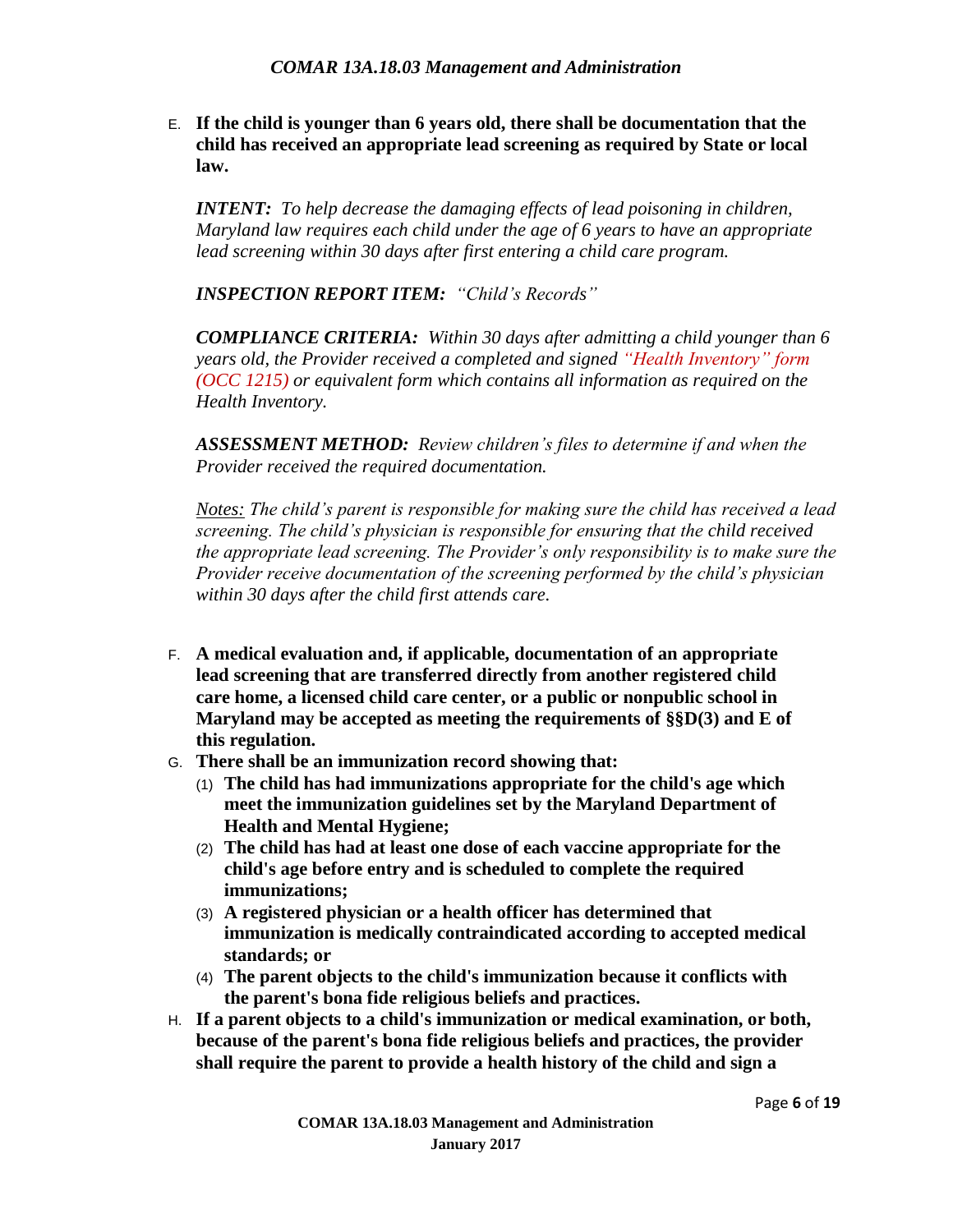**statement indicating that to the best of the parent's knowledge and belief, the child is in satisfactory health and free from any communicable disease.**

- I. **The provider shall record or maintain on file:**
	- (1) **Each incidence of acute illness requiring exclusion of the child from care pursuant to COMAR 13A.18.11.01B;**
	- (2) **Each injury or accident required by Regulation .06C and D of this chapter to be reported;**
	- (3) **Child medication records required by COMAR 13A.18.11.04D;**
	- (4) **If the child requires a modified diet, the prescription from the child's health practitioner or the written instructions from the child's parent, pursuant to COMAR 13A.18.12.02;**
	- (5) **If program activities away from the child care home are provided, prior written permission from the child's parent to take the child to those activities; and**

*INTENT: Parents/Guardians must always know when their child participates in activities away from the Provider's home and they must approve the child's participation.*

*INSPECTIOIN REPORT ITEM: "Child Records"*

*COMPLIANCE CRITERIA: The Provider has written parental permission for each child who participated in an off-site activity that was signed and dated prior to the activity.*

*ASSESSMENT METHOD: Review child records to determine if written consent forms, signed and dated by the parents/guardian, are present.*

*Note: For sample permission slips see forms "Permission Slip – Offsite Activities" and "Permission Slip – Swimming/Wading Activities"*

- (6) **If applicable, documentation that the parent of a child who is 12 months old or older, but younger than 2 years old, has requested a crib for the child's rest periods.**
- J. **Written information about the child's individual needs that is supplied by the parent by the time of the child's admission to care shall be reviewed by the provider and the parent at least every 12 months after the child's admission to care.**

*INTENT: The Provider must maintain a written file for each child that contain items noted in (1) – (6) of this regulation.*

*INSPECTION REPORT ITEM: "Child Records"*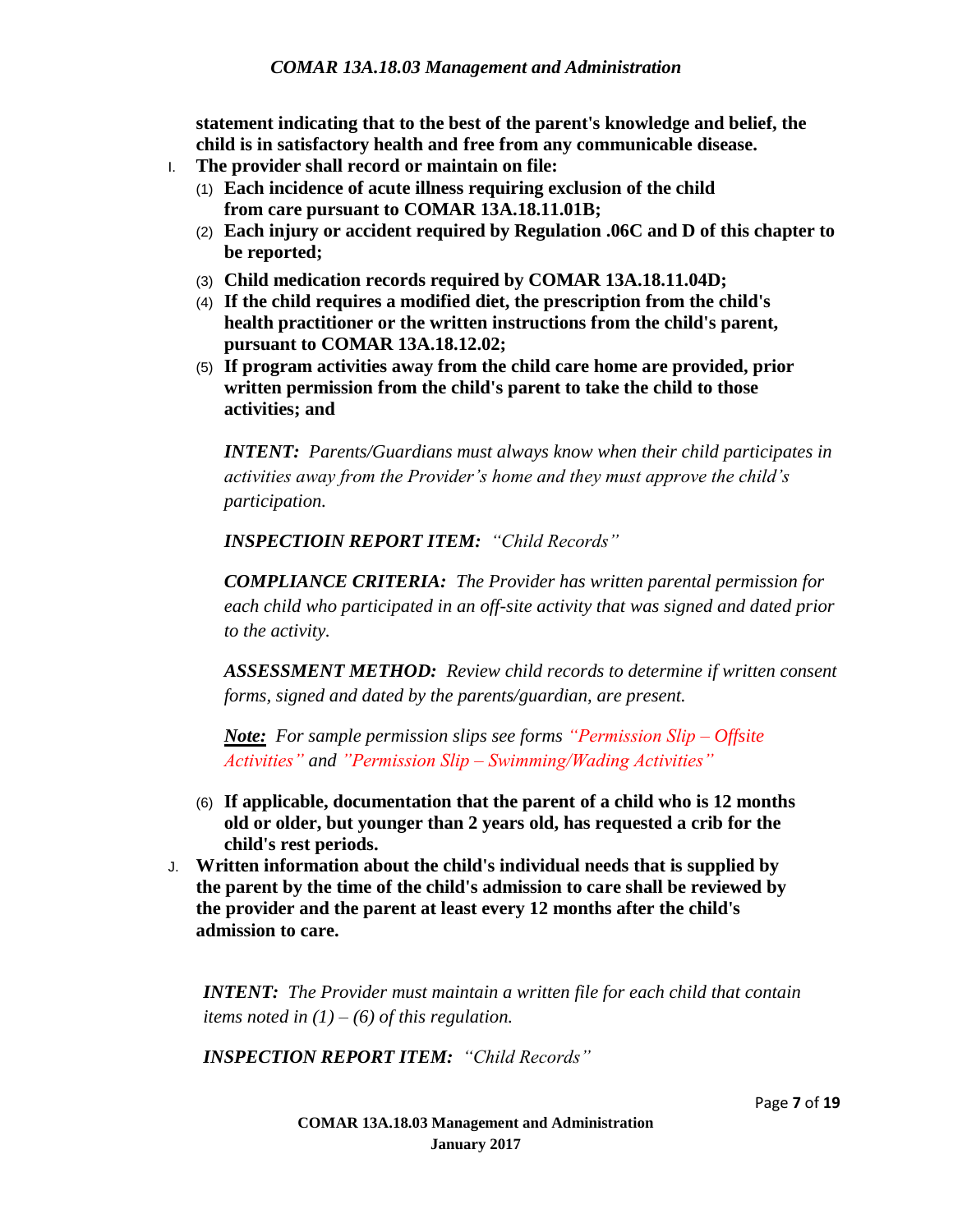#### *COMPLIANCE CRITERIA:*

*For each child, the Provider has a file that contains the following completed items:*

- *Emergency Form (OCC 1214)*
- *Health Inventory Form (OCC 1215) with Blood Lead Test Certificate (DHMH Form 4620) Children born on or after January 1, 2015 must have blood lead test at age 12 months and again at age 24 months.*
- *Medication Administration Form (OCC 1216) and OCC 1216-A Seizure Medication Administration Authorization or 1216-B Medication Incident Reporting Form, if applicable.*
- *Immunization Certificate form (DHMH 896)*

*For each child, the file also contains the following:*

- *If applicable, documentation of each injury or accident involving the child. (see Accident/Injury Record)*
- *Documentation that the Provider and the child's parent/guardian have discussed particular needs the child may have, and the discussion occurred on or before the first day of care and within every 12 months that the child remained in care.*

*Note: This documentation is found on the Emergency Form (OCC 1214) and additional information is completed by the parent/guardian on the Health Inventory Form (OCC 1215)*

*ASSESSMENT METHOD: Review each child's file for appropriate documentation.*

- K. **A provider shall maintain daily records of the amounts and kinds of liquids and solid food consumed by each child younger than 2 years old. These records shall be:**
	- (1) **Dated and kept on file for at least 4 weeks;**
	- (2) **Available in the area where children younger than 2 years old are fed; and**
	- (3) **Made available to the child's parent.**
- L. **Temporary Admission.**
	- (1) **A provider may temporarily admit or retain a child in care if the child's parent or guardian is unable to provide the health-related records specified in §§D-H of this regulation.**
	- (2) **For a child to be temporarily admitted or retained in care, the parent or guardian shall present evidence of the child's appointment with a health care provider or local health department to:**
		- (a) **Receive a medical evaluation to include, if applicable, a lead screening;**
		- (b) **Receive a required immunization;**
		- (c) **Acquire evidence of age-appropriate immunizations on a form approved by the office; or**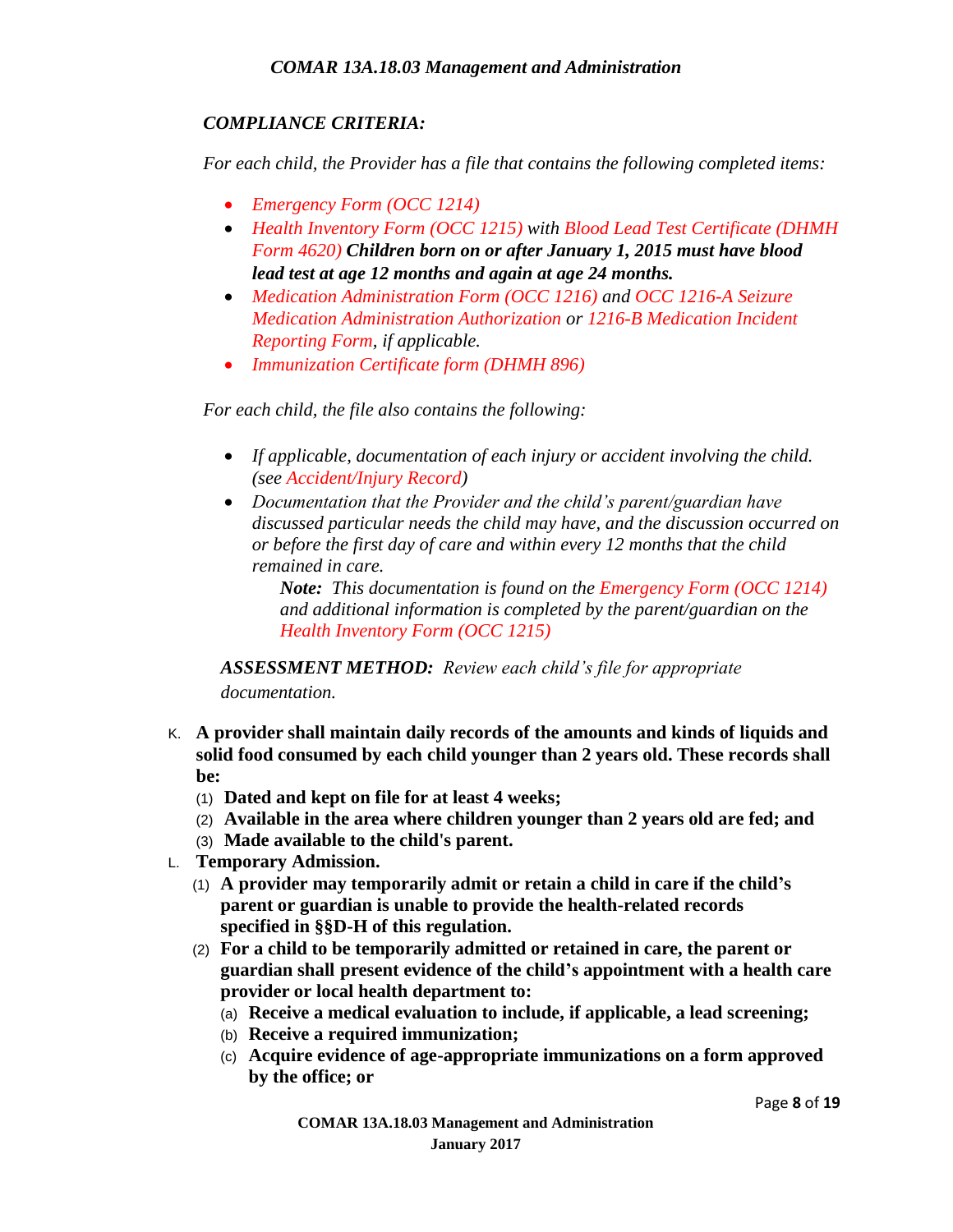(d) **Reconstruct a lost record.**

- (3) **The date of appointment, set pursuant to §L(2) of this regulation, may not be later than 20 calendar days following the date the child was temporarily admitted or retained in care.**
- (4) **A provider shall exclude from care a child who has been temporarily admitted or retained in care if the parent fails to provide evidence of the required medical evaluation, immunization, or health record within 3 business days after the date of the appointment made pursuant to §L(2) of this regulation.**

#### **.05 Staff Records.**

**The provider shall:**

A. **Maintain and, upon request by the office, submit a current and complete list of personnel, on a form supplied or approved by the office, that includes each individual, whether paid or unpaid, who works at the child care home on a routine basis;**

*INTENT: To help ensure the safety of children in care, the provider must maintain a current and complete list of all employees and must make that list available to OCC.*

*INSPECTION REPORT ITEM: "Staff Records"*

*COMPLIANCE CRITERIA: A current and complete Employment Record is maintained which lists all current personnel and is provided to the Regional Office upon request. OCC Form 1203 Personnel List/Change Form is used for this purpose.*

*ASSESSMENT METHOD: Review the provider's files to determine if a current and complete Employment Record is present and compare with OCC 1203 Personnel List/Change Form, and the CCATS Associated Party list for that facility.*

- *On a routine basis, a center's Employment Record is reviewed by the Regional Office in conjunction with each unannounced inspection of the home in accordance with policy, "Verifying Staff Employment in Child Care Facilities During Annual Unannounced Inspections".*
- *The Employment Record is subject to review by the Regional Office at other times as well (for example, in connection with a complaint investigation).*
- *The Regional Office may request the provider to submit the current Employment Record in advance of an unannounced inspection.*
- *If the Employment Record is not reviewed in advance, it will be reviewed on-site during the inspection.*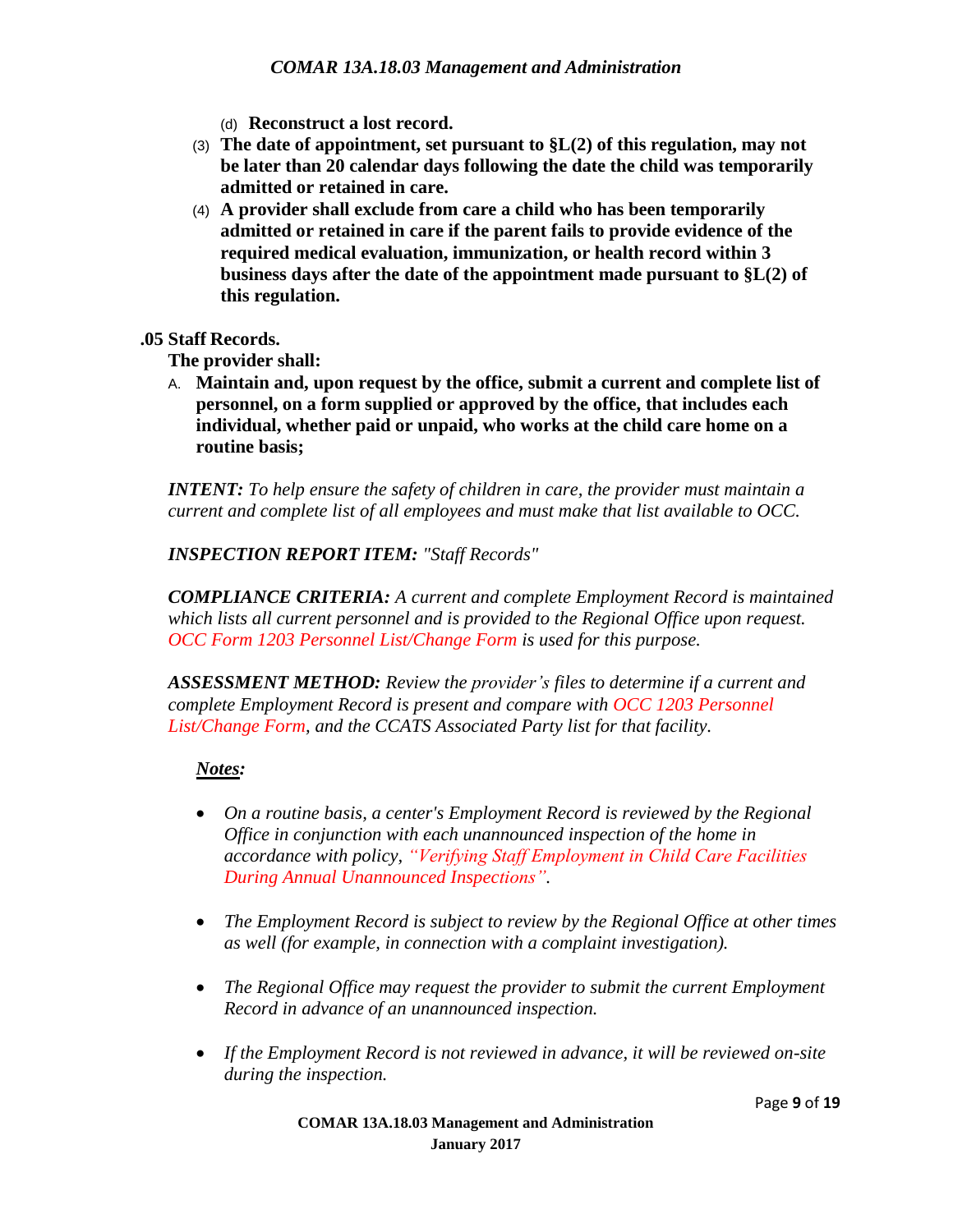- B. **For review by the office and by parents who have enrolled their children or are considering enrolling their children, post in a conspicuous location a current and complete staffing pattern, on a form supplied or approved by the office, that specifies:**
	- (1) **The number and ages of children enrolled;**
	- (2) **The staff/child ratio in relation to the daily schedule; and**
	- (3) **By staff member name, all child care assignments;**

*INTENT: So that OCC, parents/guardians of children in care, and visitors may verify that the large family home is complying with staff/child ratio and maximum group size requirements, the provider must post current and complete staffing pattern form(s).*

*INSPECTION REPORT ITEM: "Staffing Pattern Posted"*

*COMPLIANCE CRITERIA: A current and complete Staffing Pattern form, either OCC 1206, or an alternative form that has been approved by the Regional Office is posted for each child activity room.*

#### *ASSESSMENT METHOD:*

- *Observe to determine if all necessary staffing pattern forms are posted in a conspicuous location in the home.*
- *Review each form for currency and completeness.*

- *A provider must post the current staffing patterns in a conspicuous location in the home. The staffing patterns do not have to be posted in each room. Collective posting at a single location (for example, on a main bulletin board) is acceptable.*
- *On a routine basis, a provider's Employment Record is reviewed by the Regional Office in conjunction with each unannounced inspection of the facility.*
- *The Employment Record is also subject to review by the Regional Office at other times (for example, in connection with a complaint).*
- *The Licensing Specialist should be careful to link review of the staffing patterns to review of the Employment Record to ensure that properly trained staff are providing required coverage at all times.*
- C. **During an individual's employment at the child care home and for 2 years after the date of the individual's last employment there, maintain a record for each individual that includes:**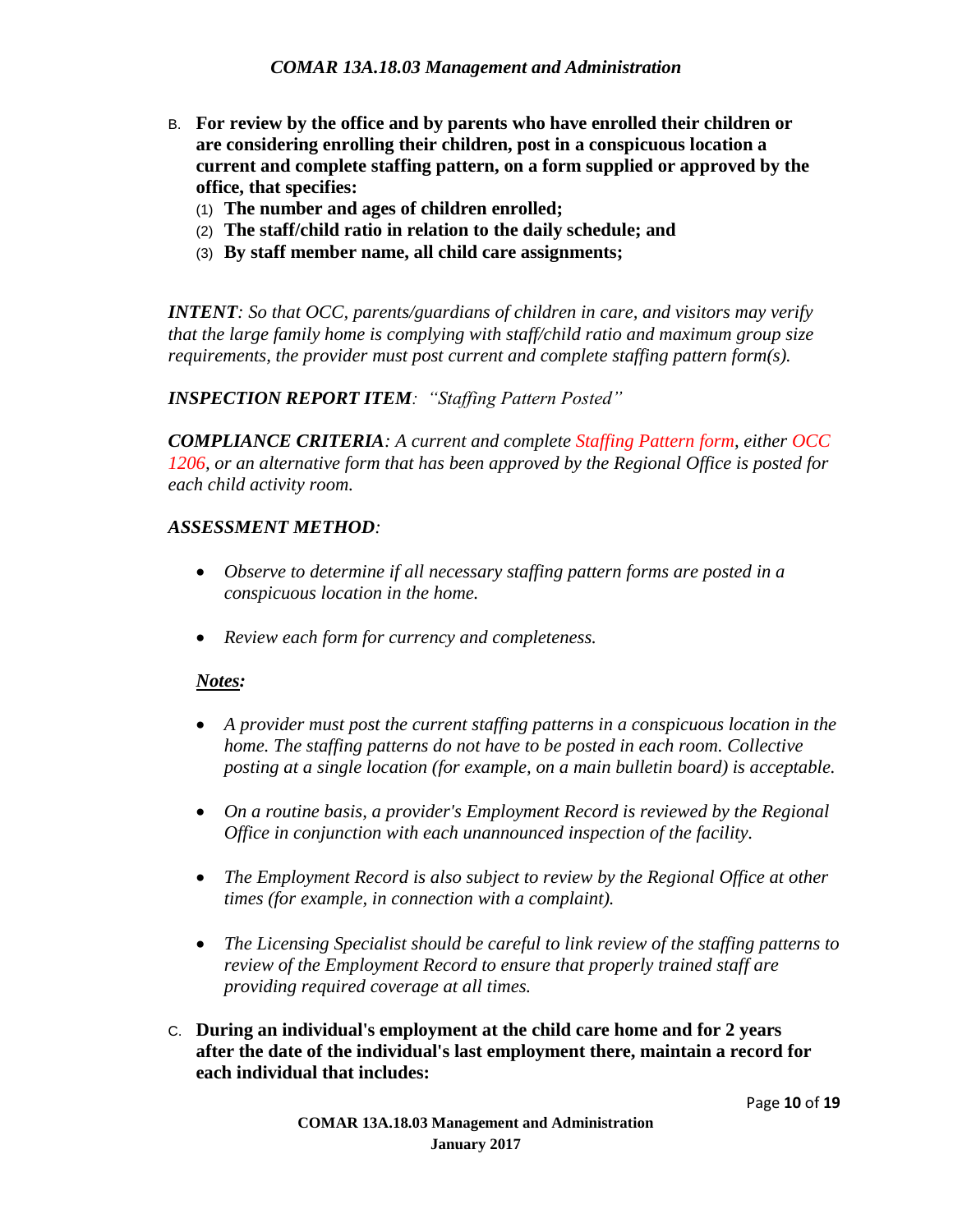- (1) **The individual's:**
	- (a) **Training, if required under this chapter;**
	- (b) **Experience, if required under this chapter; and**
	- (c) **Function or position;**
- (2) **Verification that the staff member's age complies with the minimum required for the position held;**
- (3) **Employment medical evaluation;**
- (4) **Criminal background check, except that the provider shall destroy the record of those results immediately after the last day of the individual's employment; and**
- (5) **Date on which the staff member received the written information required by COMAR 13A.18.06.02;**
- D. **Maintain documentation required for:**
	- (1) **Substitutes, pursuant to COMAR 13A.18.06.08B; and**
	- (2) **The adult available for emergencies, pursuant to COMAR 13A.18.08.02D;**
- E. **Maintain a calendar or other written record of the:**
	- (1) **Days on which a substitute provides care; and**
	- (2) **Staff member in whose place the substitute worked; and**
- F. **If using volunteers in the child care program, maintain a record for each volunteer that includes:**
	- (1) **The date on which the volunteer received the child health and safety orientation required by COMAR 13A.18.06.02; and**
	- (2) **If the volunteer is present at the child care home more than once per week:**
		- (a) **A brief statement of the volunteer's duties; and**
		- (b) **A medical evaluation of the volunteer that was completed within 12 months before the start of the volunteer's duties.**

#### **.06 Notifications.**

**The provider shall:**

- A. **Within 5 working days of its occurrence, provide written notification to the office about the:**
	- (1) **Addition of a new staff member, that includes:**
		- (a) **The individual's full name, date of birth, and date of hire;**
		- (b) **Information about the individual's work assignment; and**
		- (c) **Signed and notarized permission to examine records of abuse and neglect of children and adults for information about the individual; or**
	- (2) **Ending of employment, for whatever reason, of an individual that includes the:**
		- (a) **Individual's full name; and**
		- (b) **Date of the individual's last day of employment.**

*INTENT: To enable OCC to determine if each new employee or staff member meets all applicable requirements of Chapter .06 of these regulations, the provider must provide OCC with certain hiring-related documentation at the earliest possible time.*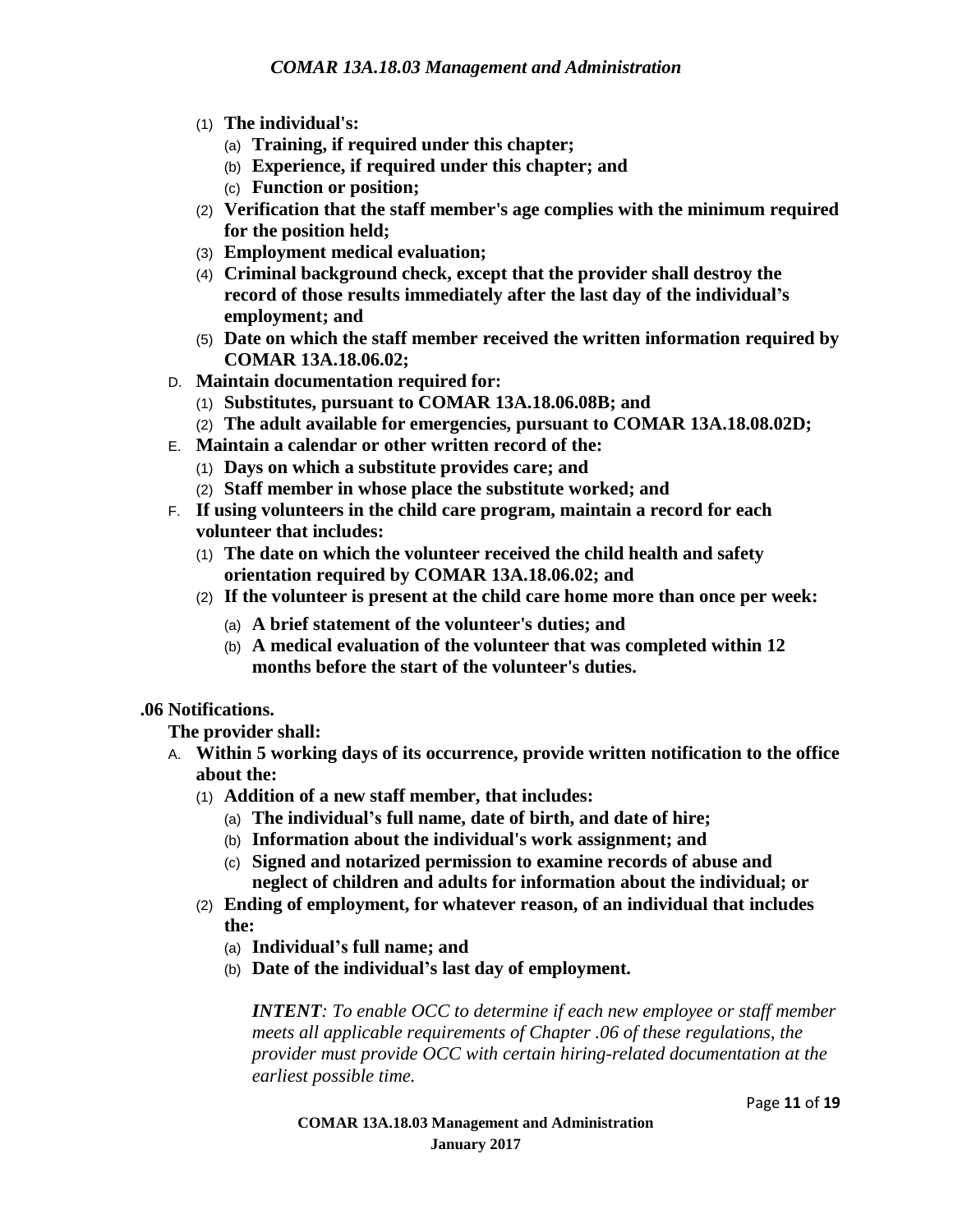*INSPECTION REPORT ITEM: "Staff/Resident/Change Notification"*

*COMPLIANCE CRITERIA: Within 5 business days after a new employee's start date, the provider provides the Regional Office with a completed "Child Care Facility Personnel List/Staff Change Form", OCC 1203.*

*ASSESSMENT METHOD: Review the provider's current Employment Record to identify recent hires. If there have been recent hires, review the provider's licensing file to determine if a "Child Care Facility Personnel List/Staff Change Form" form), and a completed "Release of Information" form OCC 1260, have been received as required for each new hire.*

*Note: To curtail unnecessary CJIS Alerts, request the provider or Director to inform the office of individuals no longer employed at the facility, or who were never employed after getting CBCs. The "Child Care Facility Personnel List Staff Change Form" may be used for this purpose.*

B. **Within 15 working days of adding the new employee, provide to the office complete documentation that the individual meets the requirements of this subtitle for the assignment, unless documentation already is on file in the office;**

*Note: Use "Child Care Facility Personnel List/Staff Change Form", OCC 1203*

- C. **Notify or require that a staff member notify the office within 24 hours of:**
	- (1) **The death of a child in care if the child died while at the child care home;**
	- (2) **The death of a child enrolled at the child care home if the child died of a contagious disease; and**
	- (3) **An injury to a child that occurs while the child is at the child care home or at an off-site activity which results in the child's being:**
		- (a) **Treated by a medical professional; or**
		- (b) **Admitted to a hospital;**

*INTENT: The Regional Office must be notified of a child's serious injury or illness, or death while in care, within one working day of its occurrence.*

*INSPECTION REPORT ITEM: "Notifications"* 

*COMPLIANCE CRITERIA: Each incident involving injury to a child that needs professional medical attention, or death from an injury while in care, or death due to a contagious disease is reported to the Regional Office within 24 hours.*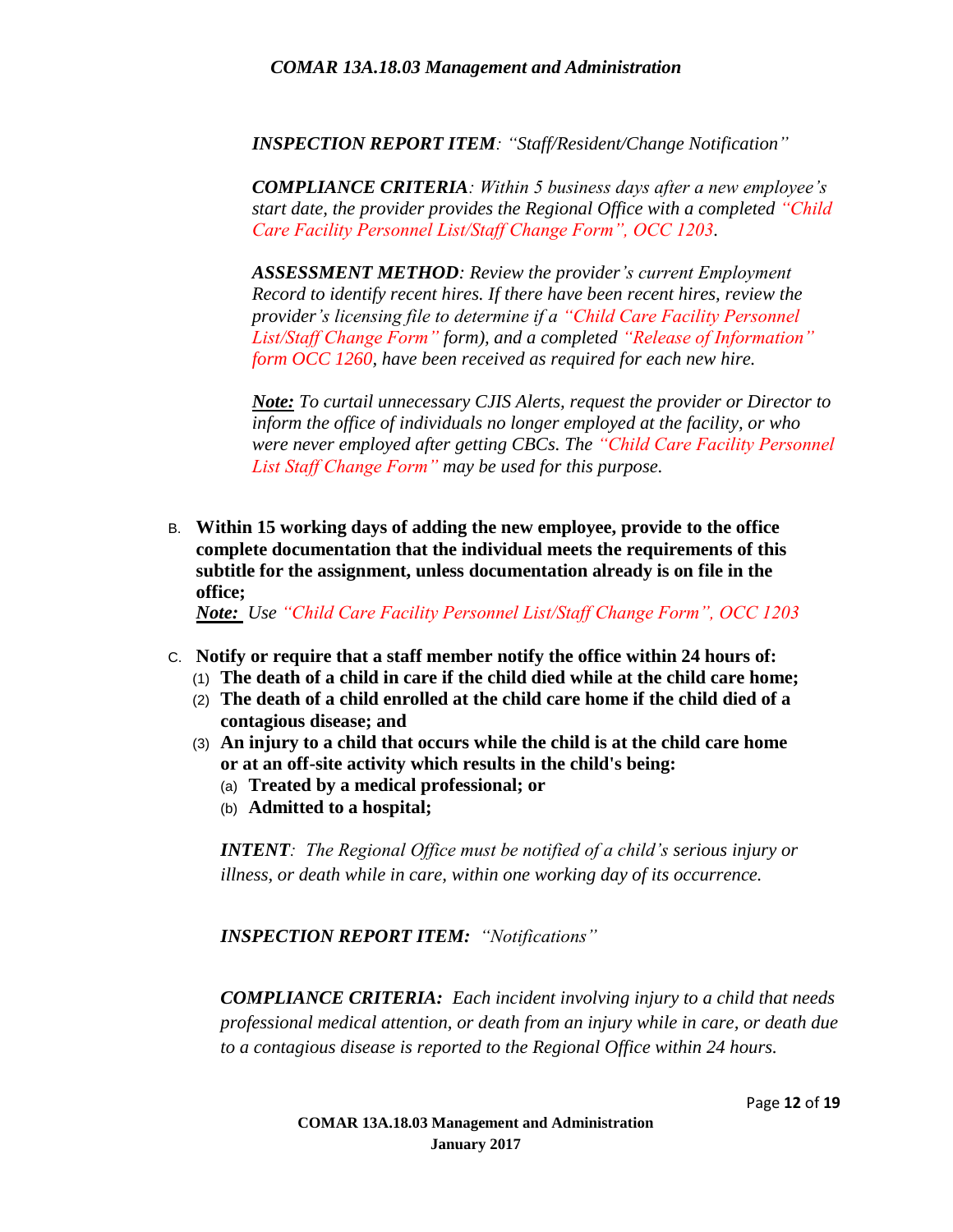*ASSESSMENT METHOD: Comparison of serious incident report(s) (see Reportable Child Incident OCC Form 300) received from the Provider with reports/entries the Provider made into children's records regarding the date, time, and nature of each serious incident.*

- D. **If a child has an injury or accident while in attendance, notify the child's parent:**
	- (1) **Immediately, if the child's injury is serious; or**
	- (2) **Within the same day, about any other injury and each accident which may result in injury;**

*INTENT: The Provider must notify parents of any injuries or accidents involving their children so that they can seek proper medical attention as necessary. The Provider must also maintain a record of each child injury and accident to help parents in providing appropriate details to the child's physician and to provide information to the Provider's liability insurance carrier in case the parents file a liability claim.*

#### *INSPECTION REPORT ITEM: "Notifications"*

#### *COMPLIANCE CRITERIA:*

- *The provider notifies the parent:*
	- *Immediately if the injury or accident is serious, or*
	- *By the end of the same day if the injury or accident is not serious.*
- *Each injury or accident involving a child is recorded in the child's file.*

*ASSESSMENT METHOD: Review of children's files to determine whether there is documentation of if and when parental notification occurred. (see Accident/Injury Record)* 

#### E. **Immediately notify the office of:**

- (1) **An employee who is under investigation for:**
	- (a) **A criminal charge; or**
	- (b) **An allegation of child abuse or neglect; or**
- (2) **A change at the child care home that may affect the status of the registration, including but not limited to:**
	- (a) **Individuals living on the premises;**
	- (b) **Operation of the child care home; or**
	- (c) **Telephone number;**

*INTENT: A registration is approved on the basis of a specific set of circumstances pertinent to the Provider and the Provider's home. The Provider must notify the Regional Office promptly if any of those circumstances changes* 

Page **13** of **19**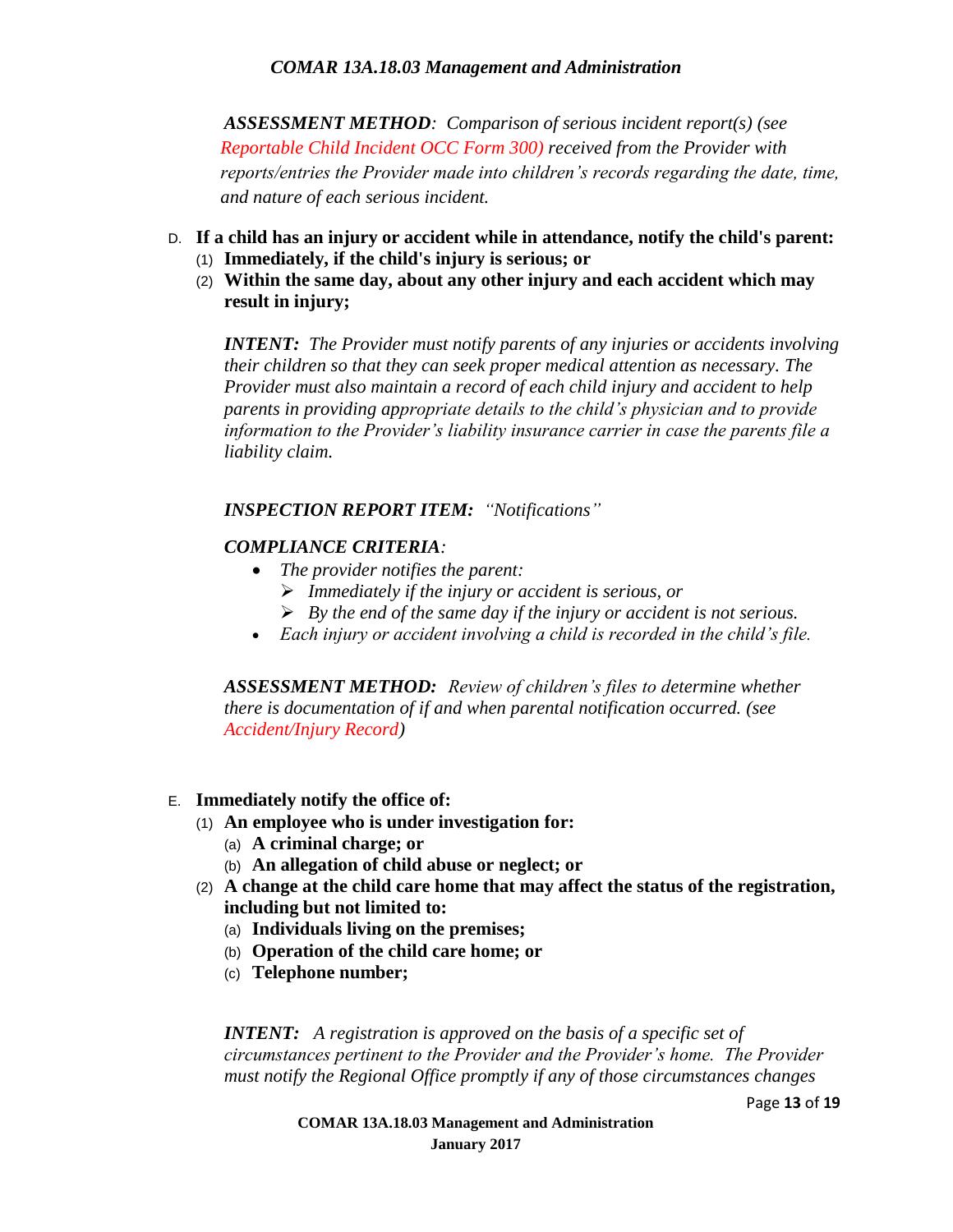*materially or in a way that might present a risk to any child in the Provider's care.* 

*INSPECTION REPORT ITEM: "Notifications"* 

*COMPLIANCE CRITERIA: Each change that may affect the operation of the Provider's program or present a risk to children is reported promptly to the Regional Office.* 

*ASSESSMENT METHOD: Observation to determine if there has been any change that has not been reported.* 

*Notes: If the Provider changes residence during the period of registration, the registration becomes invalid. The Provider must notify the Regional Office in advance of any change in residence. The Regional Office will work with the Provider to expedite the processing of the "Resumption of Service" application. However, the Provider will not be issued a new registration until there has been a health inspection (if the Provider have private water and sewer), a fire inspection, and a home inspection of the Provider's new residence by the Office. Requirements for applying for a Resumption of Service due to change of address are set forth at Regulation 13A.18.02.05.*

- F. **Within 5 working days after there is a new resident who is 18 years old or older:**
	- (1) **Submit to the office a signed and notarized release form giving the office permission to examine records of abuse and neglect of children adults for information about the resident; and**
	- (2) **Ensure that the resident applies for a federal and State criminal background check; and**

*INTENT: In order for the office to ensure that each adult resident on the premises is in compliance with the criminal background investigation requirement, the operator must notify the office within 5 working days of such a resident by complying with §§(1) and (2) of this regulation.*

*INSPECTION REPORT ITEM: "Staff/Resident/Change Notification"*

#### *COMPLIANCE CRITERIA:*

- *The provider has submitted a signed and notarized release form giving the office permission to examine the records of abuse and neglect of children and adults for information about the new adult resident.*
- *The provider has ensured that the new adult resident has applied for a federal and State criminal background check.*

Page **14** of **19**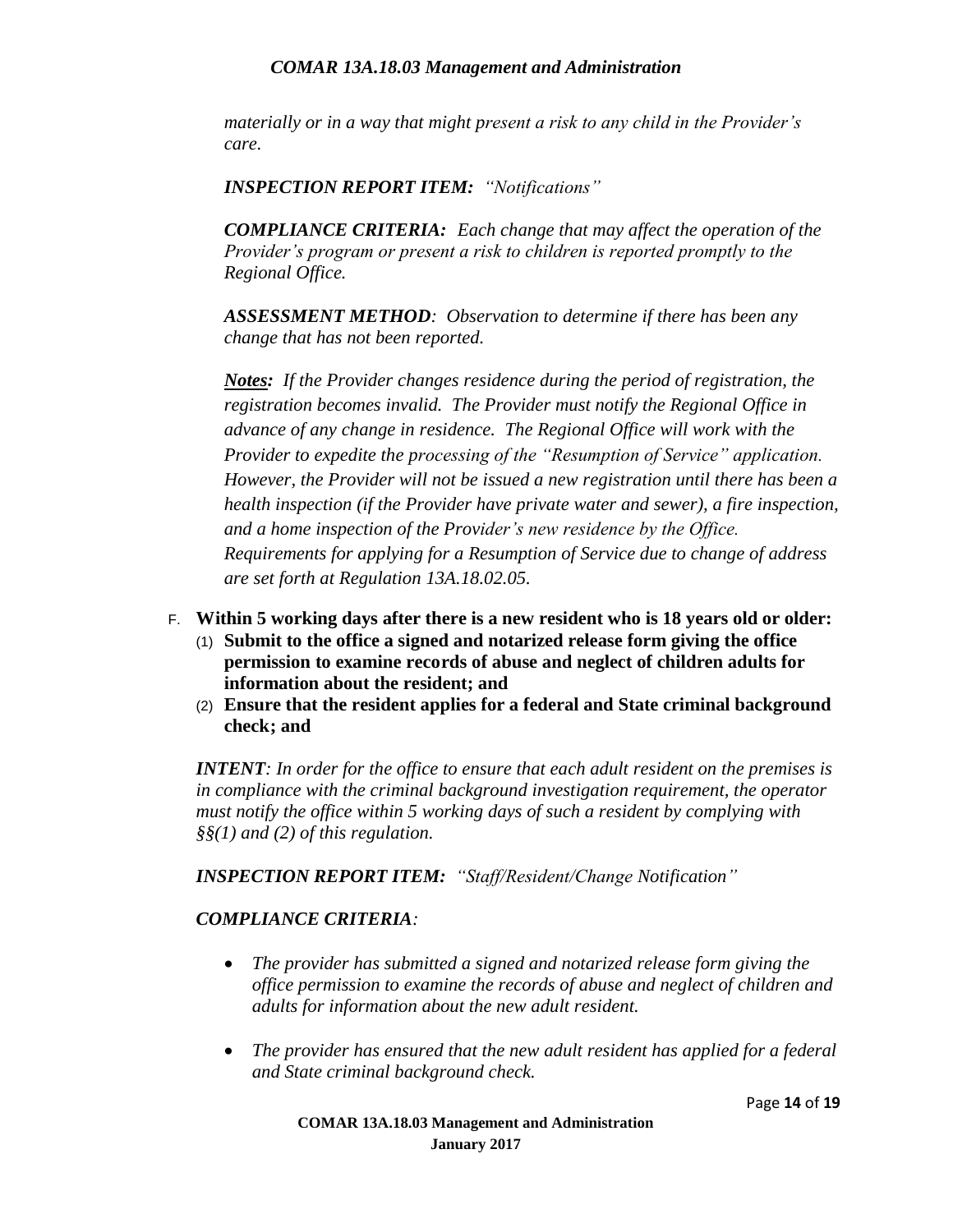*ASSESSMENT METHOD: Review the provider's file to determine if the provider complied with this regulation within 5 working days of the adult becoming a resident of the child care facility.*

- G. **Within 10 business days of receiving notice from the home's supplier of water that the drinking water is contaminated, send a written notice of the contamination to the parent of each enrolled child that:**
	- (1) **Identifies the contaminants and their levels; and**
	- (2) **Describes the provider's plan for dealing with the water contamination problem until the water is determined by the appropriate authority to be safe for consumption.**

*INTENT: Unsafe water supplies may cause illness or other problems and contain bacteria and parasites. Infants below 6 months who drink water containing nitrate in excessive levels could become seriously ill and, if untreated, may die. Parents/guardians must be informed of the contamination of drinking water in the child care facility.*

*INSPECTION REPORT ITEM: "Staff/Resident/Change Notification"*

*COMPLIANCE CRITERIA: The provider has notified the parents/guardians of each child in care that the drinking water is contaminated, the contaminants and their levels, and plan of corrective action.*

*ASSESSMENT METHOD: Review provider's file to determine if the provider complied with the notification requirement.*

- *If the home's drinking water does not come from a public water system, or the home gets the drinking water from a household well, programs should test the water every 2 years or as required by the local health department for:*
	- *Bacteriological quality,*
	- *Nitrates,*
	- *Total dissolved solids,*
	- *pH levels, and*
	- *Other water quality indicators as required by the local health department.*
- *Testing for nitrate is especially important if there are infants under six months of age in care.*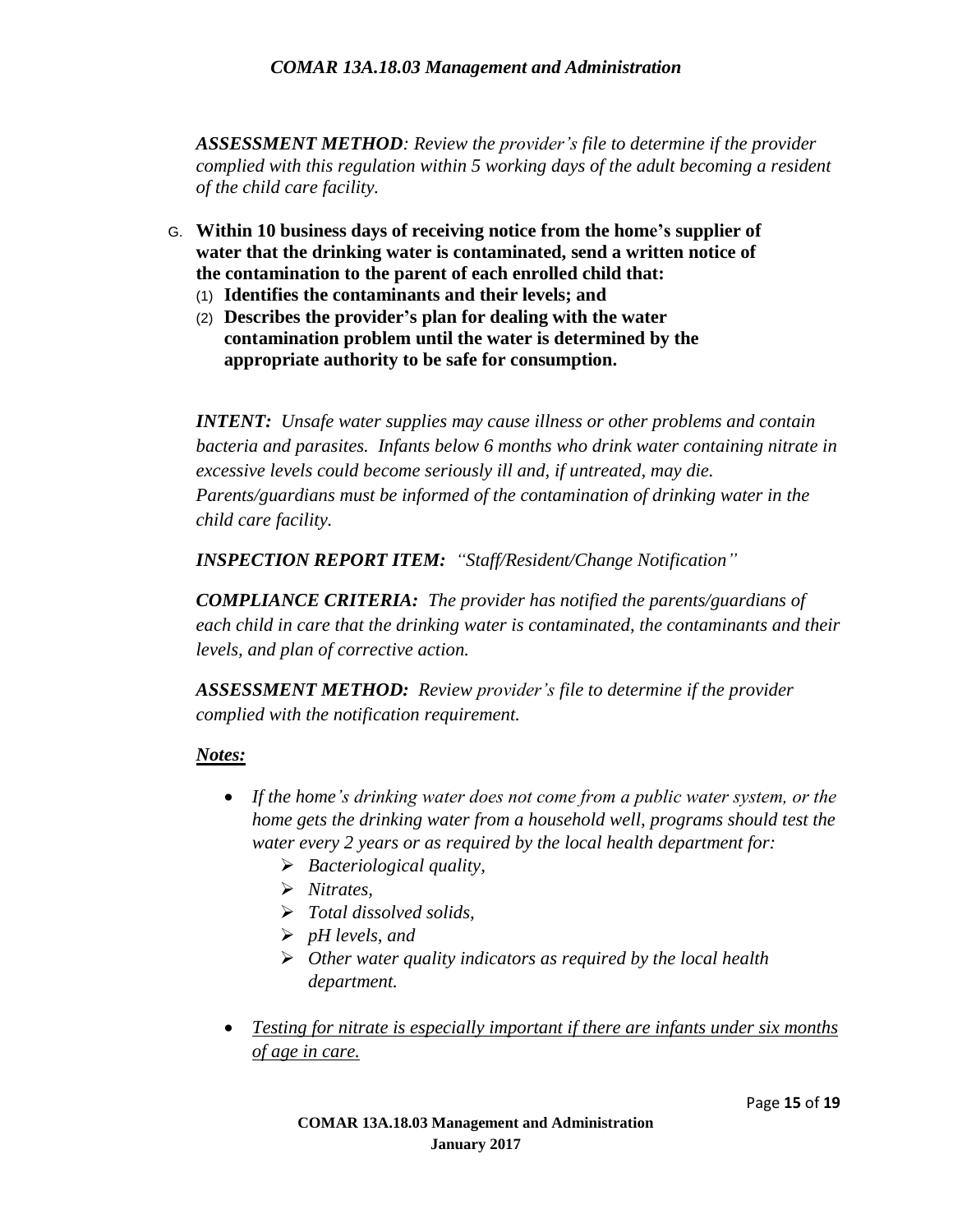*Public water systems are responsible for complying with all regulations, including monitoring, reporting, and performing treatment techniques.*

#### **.07 Change of Operation.**

A. **If a provider wishes to make any changes from the current registration, such as use of rooms not previously approved for child care, capacity, hours of operation, or age groups served, the provider shall request and receive written approval of the change from the office before implementing the change.**

*INTENT: Under Maryland law, only the Office of Child Care may modify the terms or conditions of a large family child care home registration.*

*INSPECTION REPORT ITEM: "Change of Operation"*

*COMPLIANCE CRITERIA: The provider has received written approval of a change in operation from the Regional Office before implementation.*

*ASSESSMENT METHOD: Through observation and, if necessary, review of provider's* records, determine if any unreported change has occurred pertinent to the home, home *operations, or the number or ages of children served that affects the status or scope of the registration.* 

- *If a provider wishes to expand the approved operating hours to include evening or overnight care, certain additional information must be provided to OCC before approval will be considered.*
- *When the use of an alternative site for child care is requested because of an emergency environmental situation (such as environmental hazard, structural damage, eviction, etc.) in a large family child care home, the following procedures will be used:* 
	- *The Licensing Specialist shall:*
		- *Conduct an on-site inspection of the alternative site,*
		- *Check the square footage and the number of toilets, hand sinks, and drinking facilities.*
		- *If the alternative site is not in full compliance, the OCC Regional Manager will make a decision as to the health and safety risks to the children and the length of time the center is expected to be at the location.*
	- *Request a fire inspection and, if applicable, a sanitation inspection,*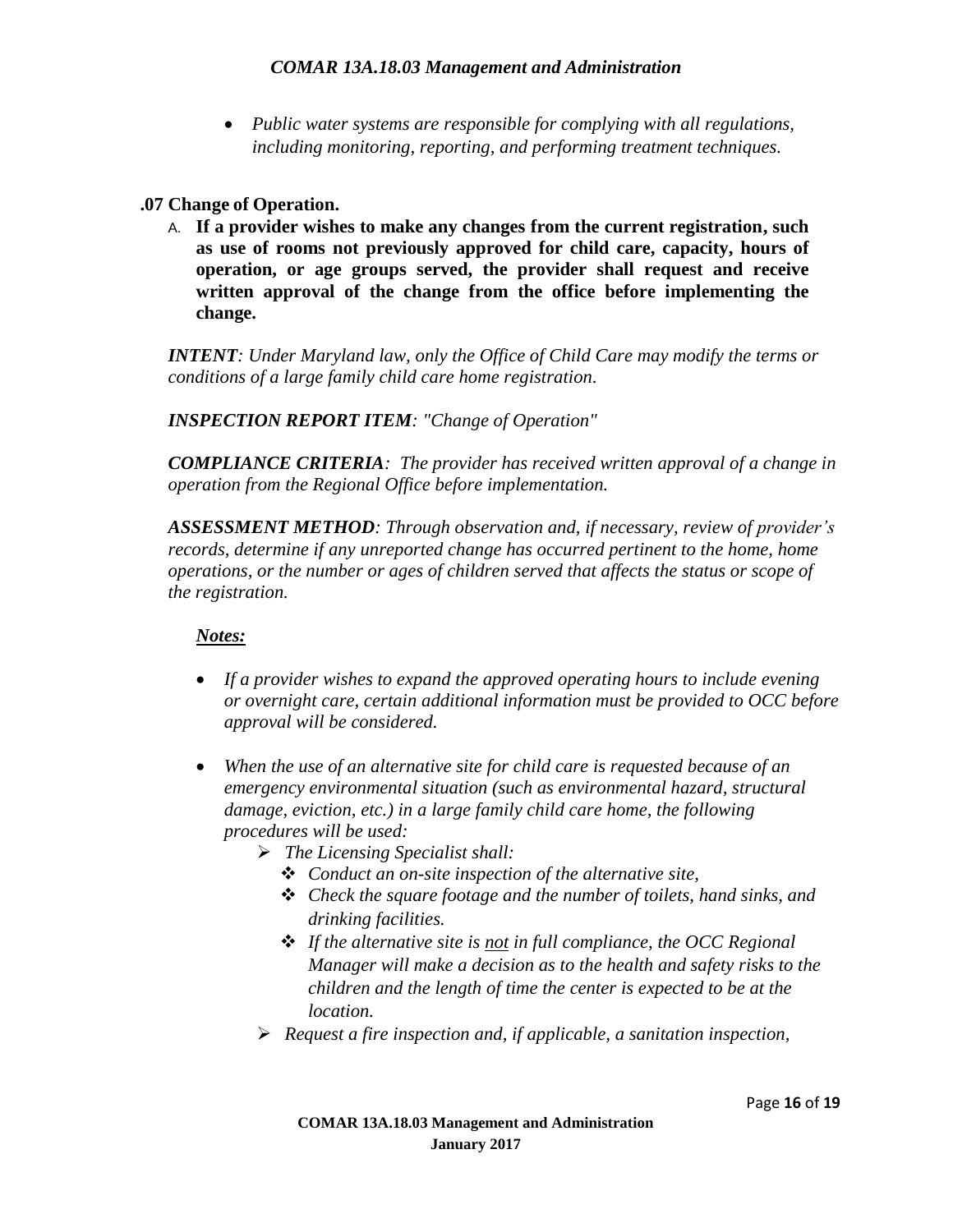- *Contact the local zoning board to ascertain appropriateness of the site for use*
- *Staff/child ratios and group size must be in compliance.*
- *Rooms should be structured to accommodate individual groups of children to the extent possible (i.e., program, materials, and equipment).*
- *If the Regional Manager approves use of the site, a letter of authorization shall be issued to the operator. That letter must be posted conspicuously in the site's approved child care area.*
- *The plan for using the alternative site shall be evaluated periodically.*
- *The operator must send a letter to parents notifying them that the licensed center is temporarily closing during the emergency. In addition, the operator must post a notice at the licensed center notifying the public that the center is temporarily closed.*
- *The Licensing Specialist shall recommend to the operator that an opportunity be provided for parents and children to make a preliminary visit to the alternative site.*

*Note: See "Change in Child Care Programs form OCC 1209".*

B. **After determining whether the proposed change meets the requirements of this subtitle, the office shall approve or disapprove the proposed change. If the change is approved, the office shall issue a revised registration indicating the change.**

*INTENT: Whenever the terms or conditions of a registration are modified, the registration must be re-issued.*

#### **.08 Variances.**

- A. **The office may grant a variance to a regulation under this subtitle:**
	- (1) **If the safeguards to a child's health, safety, or well-being are not diminished;**
	- (2) **When the provider presents clear and convincing evidence that the regulation is met by an alternative which complies with the intent of the regulation; and**
	- (3) **For a limited period of time as specified by the office, or for as long as the registration remains in effect and the provider continues to comply with the terms of the variance.**

*INTENT: A variance is an acceptable way of meeting the intent of a regulation without meeting the regulation's literal requirements. If the Provider cannot reasonably meet a regulation's literal requirements, the Provider may request a variance from the Regional Office. In making the Provider's request, the Provider must propose an alternative and demonstrate how the alternative will fully satisfy the regulation's intent.*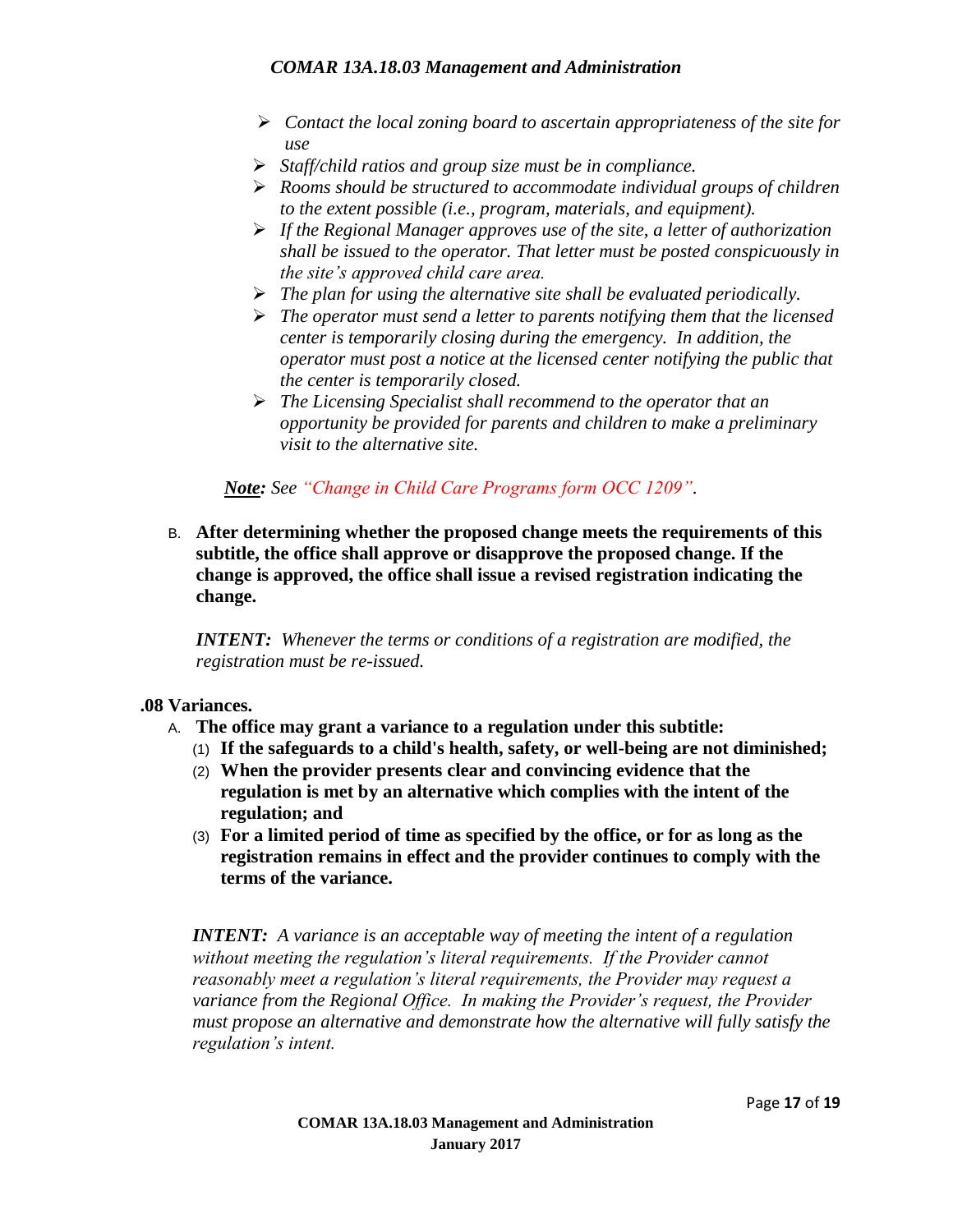#### *INSPECTION REPORT ITEM: "Variances"*

*COMPLIANCE CRITERIA: If applicable, the Provider is in compliance with terms of the variance.*

*ASSESSMENT METHOD: If applicable, a review of the terms of the variance.*

*Notes: To request a variance, the Provider must submit a completed Variance Request form (OCC 1213), along with any relevant supporting documentation, to the Regional Office.*

- *If the variance is granted, it has the same force and effect as the regulation, and the Provider must comply fully with all of its terms and conditions.*
- *Before inspecting the Provider's home, the Provider's Licensing Specialist will review the Provider's file to see if a variance is in effect and, if so, review the nature and duration. If a variance is in effect, the Licensing Specialist will determine during the inspection if the Provider and the home comply with the terms of the variance.*
- *If the Provider is not in compliance with the terms of the variance, a noncompliance is cited, and Provider will be required to correct it within a specific timeframe.*

#### B. **Within 30 calendar days of receiving a completed request for a variance, the office shall notify the provider that the variance has been granted or denied.**

*INTENT: The Provider is responsible for submitting all information and documentation needed by the Regional Office to reach a decision on the variance request. Until the Regional Office has received all relevant information, the variance request is not complete. Once the request is complete, the Regional Office is responsible for making a decision about the request and informing the Provider of the decision in an expeditious manner.*

*Note: The Regional Manager will ensure that the decision is recorded on the Variance Request form and sent to the Provider.*

- C. **If a variance request is denied by a regional office of the Agency:**
	- (1) **The provider may appeal the denial to the Agency's central office; and**
	- (2) **The Agency's central office has the final determination of whether or not a variance is granted.**

*INTENT: If the Provider believes that an adverse decision by the Regional Office was unfair or in error, the Provider may appeal the decision to the OCC Chief of the Licensing Branch. If the Provider is not satisfied with the Chief's decision, the* 

Page **18** of **19**